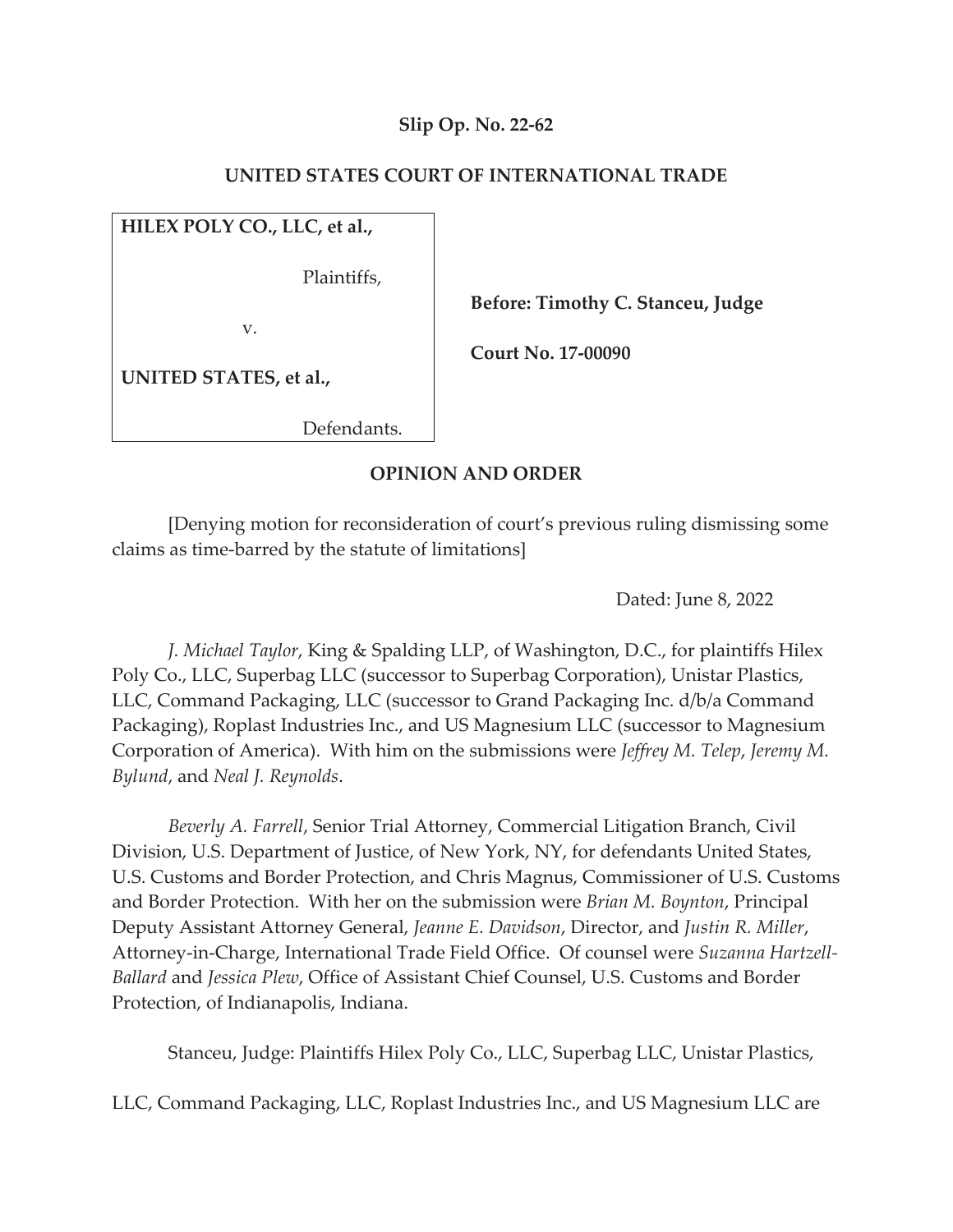U.S. companies that qualified as "affected domestic producers" ("ADPs") entitled to receive certain cash distributions under the Continued Dumping and Subsidy Offset Act of 2000 (the "CDSOA" or "Byrd Amendment"), 19 U.S.C. § 1675c.<sup>1</sup> Under the Byrd Amendment, ADPs were eligible to receive annual "continued dumping and subsidy offsets" ("distributions") resulting from duties assessed upon imported merchandise under antidumping duty ("AD") and countervailing duty ("CVD") orders.

The CDSOA directed the U.S. Customs Service (now U.S. Customs and Border Protection ("Customs" or "CBP")) to include, in the distributions made to ADPs on a fiscal-year basis, interest the government earned on assessed antidumping and countervailing duties. In this litigation, plaintiffs claim that Customs, while including in their distributions the interest the government earned pursuant to Section 778(a) of the Tariff Act of 1930 ("Tariff Act"), 19 U.S.C. § 1677g, on underpaid antidumping and countervailing duties ("Section 1677g interest") that was assessed at liquidation, unlawfully failed to include interest collected according to Section 505(d) of the Tariff Act, 19 U.S.C. § 1505(d). This interest, which can be identified as "Section 505(d)" interest or "delinquency" interest, accrues if the importer of record or its surety is

<sup>&</sup>lt;sup>1</sup> All citations to the United States Code are to the 2012 edition unless otherwise noted, except for citations to the Continued Dumping and Subsidy Offset Act of 2000 ("CDSOA"), which are citations to 19 U.S.C. § 1675c as in effect prior to repeal. All citations to the Code of Federal Regulations are to the 2014 edition unless otherwise noted.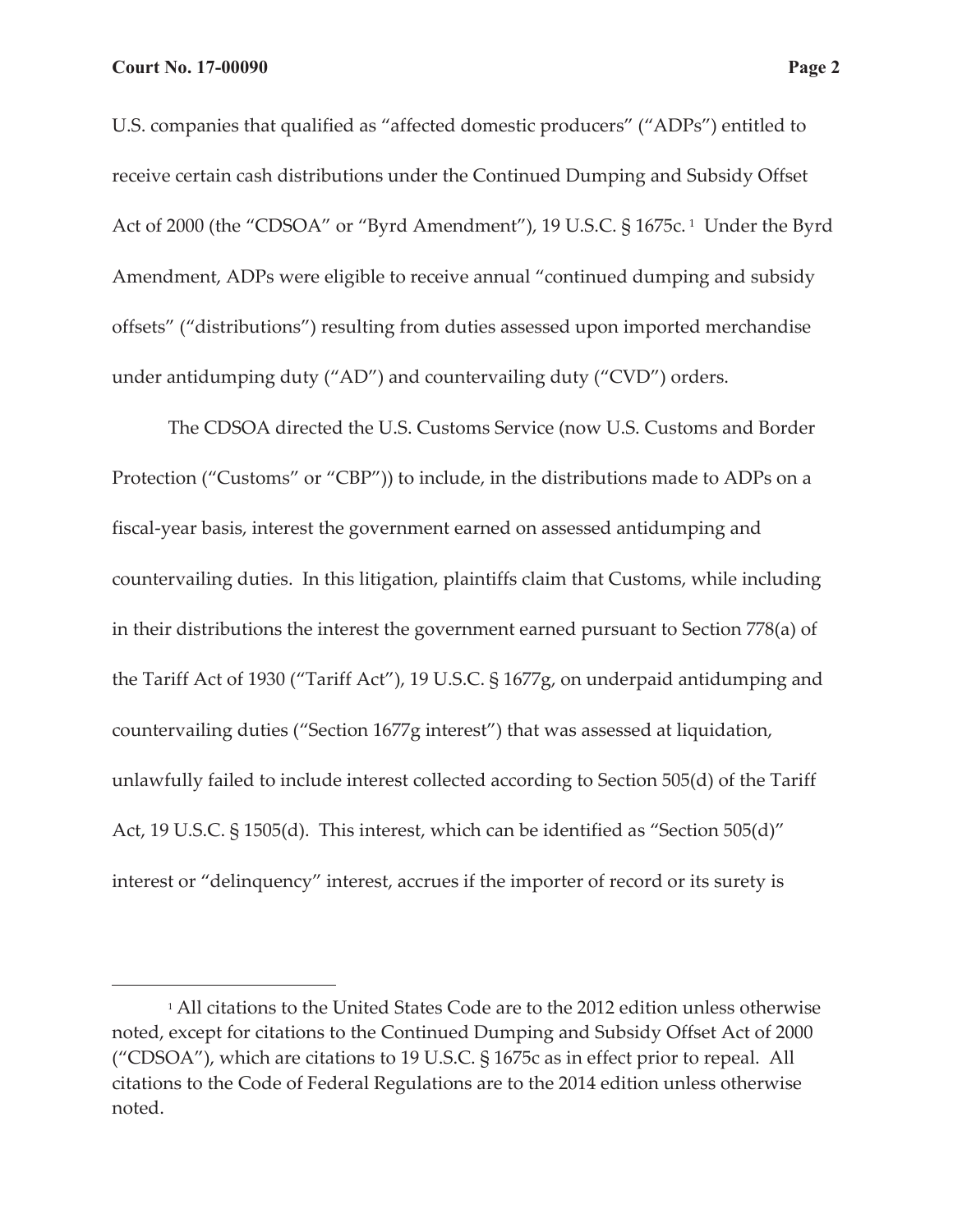Before the court is Plaintiffs' Motion for Judgment on the Agency Record and for Reconsideration (May 24, 2021), ECF No. 83, on behalf of all plaintiffs, pursuant to USCIT Rule 56.1 ("Pls.' Mot."). In this Opinion and Order, the court rules only on the portion of plaintiffs' motion that seeks reconsideration of the court's June 1, 2020 Opinion and Order, in which the court, granting in part defendants' motion to dismiss, ruled that certain of plaintiffs' claims were time-barred by the two-year statute of limitations. *See Hilex Poly Co., LLC v. United States*, 44 CIT \_\_, \_\_, 450 F. Supp. 3d 1390, 1402 (2020) ("*Hilex Poly I*"). The court denies the motion for reconsideration, reserving its ruling on the remaining issues addressed in plaintiffs' Rule 56.1 motion.

#### **I. BACKGROUND**

Background on this litigation is presented in this court's prior Opinion & Order granting defendants' motion to dismiss in part and denying it in part. *See Hilex Poly I*, 44 CIT at \_\_, 450 F. Supp. 3d at 1392–1395.

#### **II. DISCUSSION**

Under USCIT Rule 54(b), "any order or other decision . . . that adjudicates fewer than all the claims or the rights and liabilities of fewer than all the parties . . . may be revised at any time before the entry of a judgment adjudicating all the claims and all the parties' rights and liabilities." USCIT R. 54(b). Plaintiffs urge reconsideration of *Hilex*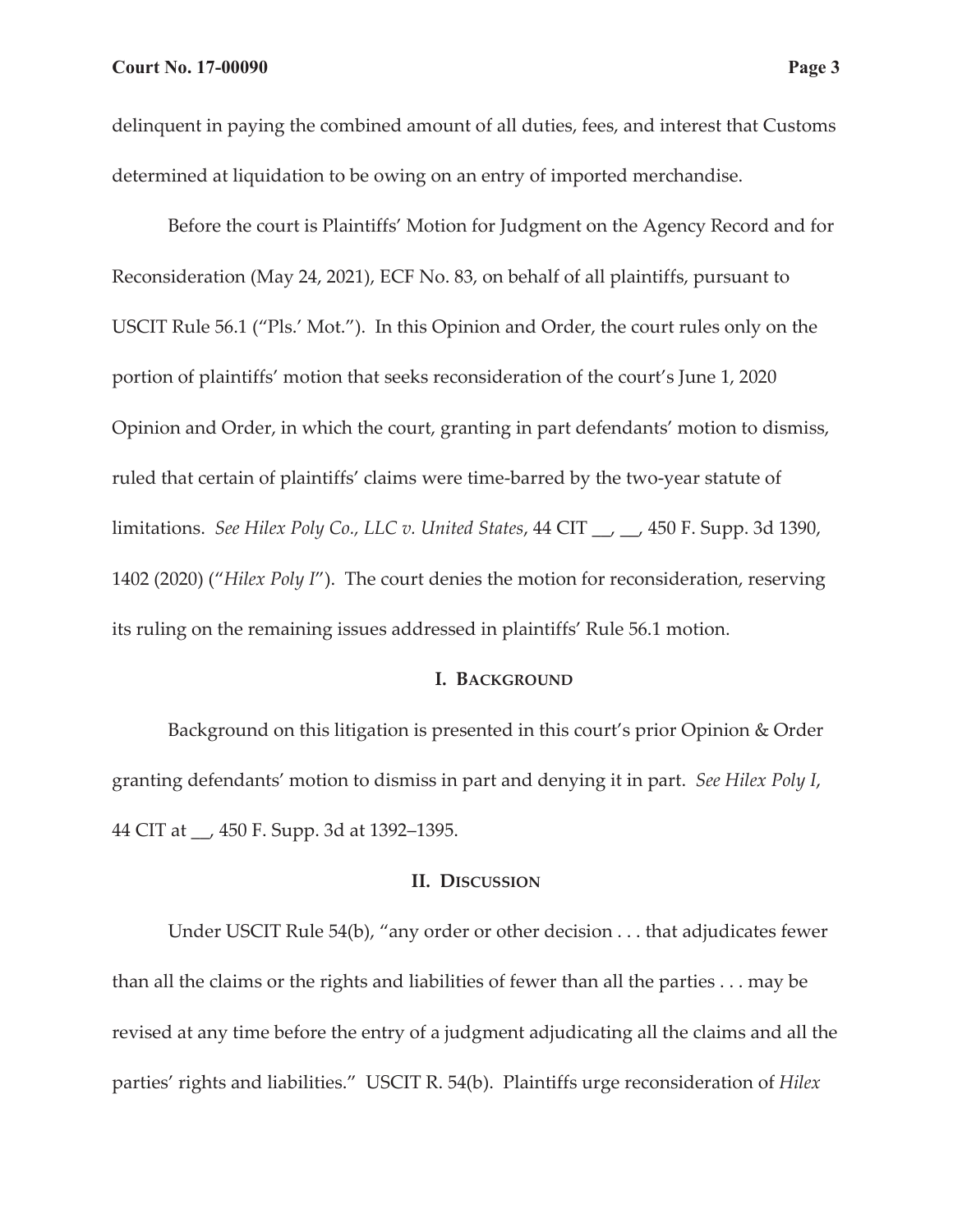*Poly I*, which dismissed as untimely under the two-year statute of limitations, 28 U.S.C. § 2636(i), plaintiffs' claims seeking delinquency interest on CDSOA distributions received prior to April 18, 2015. *See Hilex Poly I*, 44 CIT at \_\_, 450 F. Supp. 3d at 1401–02.

In *Hilex Poly I*, the court held that the "Final Rule" promulgated by Customs to implement the CDSOA, *Distribution of Continued Dumping and Subsidy Offset to Affected Domestic Producers*, 66 Fed. Reg. 48,546 (Customs Serv. Sept. 21, 2001) (codified at 19 C.F.R. §§ 159.61–159.64, 178.2 (2002)) ("*Final Rule*") placed interested parties on notice of a decision by Customs with respect to the type of interest Customs would deposit into each "special account," where it would be available for distribution to ADPs. *Id*., 44 CIT at \_\_, 450 F. Supp. 3d at 1396–97 ("The court concludes that 19 C.F.R. § 159.64(e), when read together with the preamble language that pertained to it, provided adequate notice of the agency's decision that any type of interest other than Section 1677g interest would not be deposited into the special accounts for distribution to ADPs."). As a result, the court held, the only timely claims of the plaintiffs were those relating to the application of the Final Rule to their individual CDSOA distributions occurring during the two years prior to their instituting their actions. *Id*., 44 CIT at \_\_, 450 F. Supp. 3d at 1401 ("Therefore, those of their claims that accrued during the two-year period prior to commencement of their actions on April 18, 2017 are timely, and those of their claims that accrued prior to that two-year period are not."). As a consequence, the court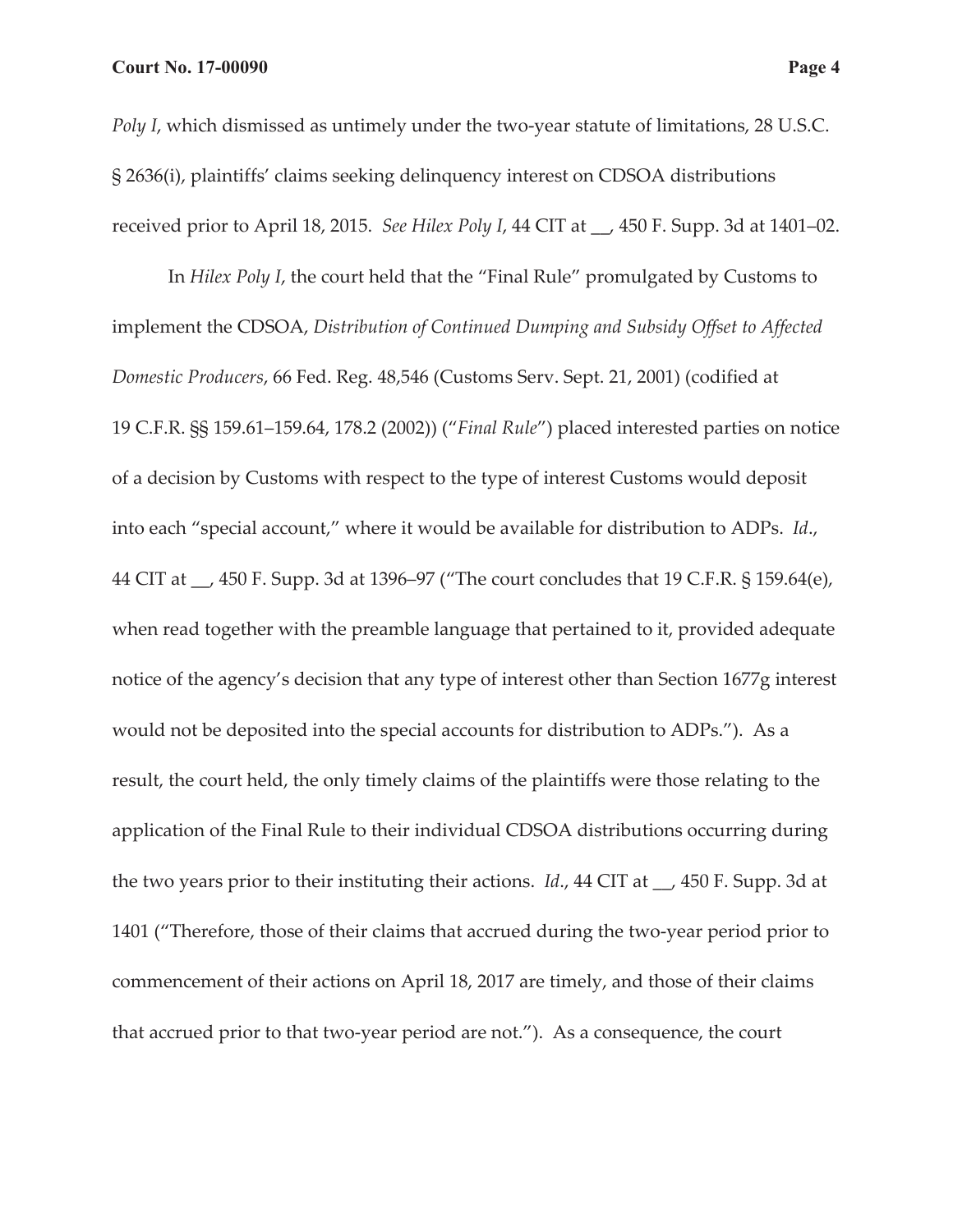dismissed as time-barred plaintiffs' claims seeking delinquency interest on any CDSOA distributions received prior to April 18, 2015.

The Final Rule, in section 159.64(e), provided, specifically, that "statutory interest charged on antidumping and countervailing duties *at liquidation* will be transferred to the Special Account, when collected from the importer." *Final Rule*, 66 Fed. Reg. at 48,554 (emphasis added). In *Hilex Poly I*, the court reasoned that "[t]he reference to statutory interest 'charged' on antidumping and countervailing duties 'at liquidation' connotes an intent to deposit into the special accounts interest accrued under 19 U.S.C. § 1677g, which governs interest on underpaid (and overpaid) antidumping and countervailing duties that accrues up until liquidation." *Hilex Poly I*, 44 CIT at \_\_, 450 F. Supp. 3d at 1396. The preamble to the regulation clarified that "only interest charged on antidumping and countervailing duty funds themselves, pursuant to the express authority in 19 U.S.C. § 1677g, will be transferred to the special accounts and be made available for distribution under the CDSOA." *Final Rule*, 66 Fed. Reg. at 48,550. Because interest accrues according to 19 U.S.C. § 1677g from the time of required deposit of estimated antidumping or countervailing duties up until the liquidation of the entry, but not afterward, the court viewed the regulation, as clarified by the preamble, to constitute definitive notice to interested parties that they would be receiving interest that accrued in favor of the government under 19 U.S.C. § 1677g and would not be receiving delinquency interest under 19 U.S.C. § 1505(d).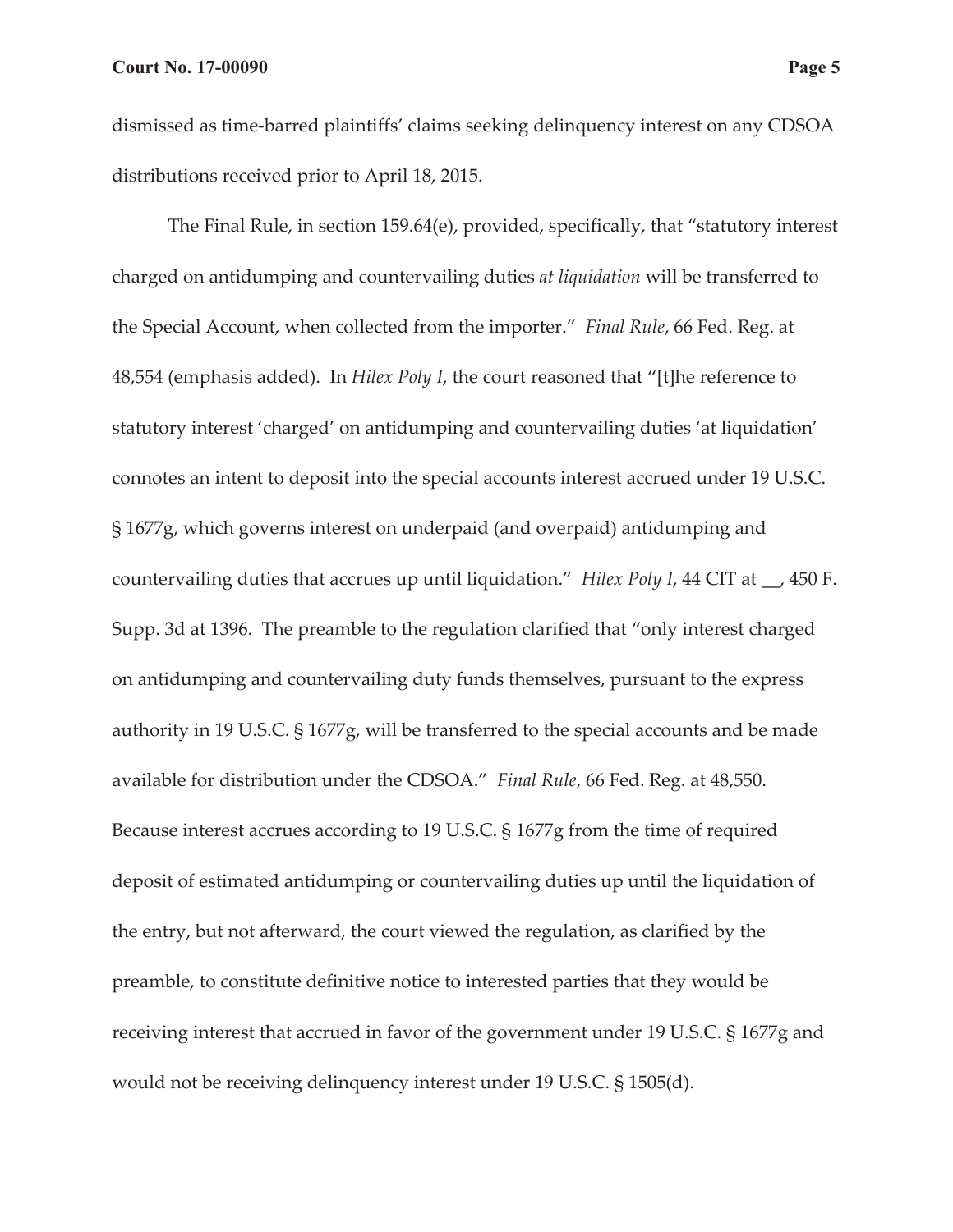In moving for reconsideration of the court's ruling in *Hilex Poly I*, plaintiffs argue that the court should reverse its decision to dismiss the earlier claims. Pls.' Mot. 50–57. Plaintiffs argue that the "recently submitted Administrative Record Supplement now confirms that CBP is playing an interpretive shell game," *id*. at 50, and that "[i]t appears that CBP changed its mind about whether to distribute delinquency interest and reflected that decision (if at all) with the word 'only' in the preamble to the final rule," *id*. at 50–51; *see* Reply in Supp. of Pls.' Rule 56.1 Mot. for J. on the Admin. R. and for Recons. 33 (Oct. 8, 2021), ECF No. 94 ("Pls.' Reply") ("Agencies are afforded a presumption of regularity, and Plaintiffs were not required to assume that CBP would impermissibly use a preamble to change the regulation from one that is consistent with the CDSOA to one that contradicts it.") According to plaintiffs:

This one word, which was tucked away in a non-binding discussion of another issue, was insufficient to give Plaintiffs notice of CBP's change in position to withhold delinquency interest (which the agency also never explained in the final rule). Plaintiffs therefore could not have challenged that decision until they obtained such notice in 2016.

Pls.' Mot. 51. Contending that "[t]he proposed and final rules are materially the same," plaintiffs argue that "CBP's reading hinges entirely on the word 'only,' which appears only in the *preamble* to the final rule." *Id*. at 54.

Plaintiffs' argument is unconvincing. The conclusion that the Final Rule provided notice of the type of interest to be distributed does not hinge entirely on the preamble language or the word "only" appearing therein. The interest identified for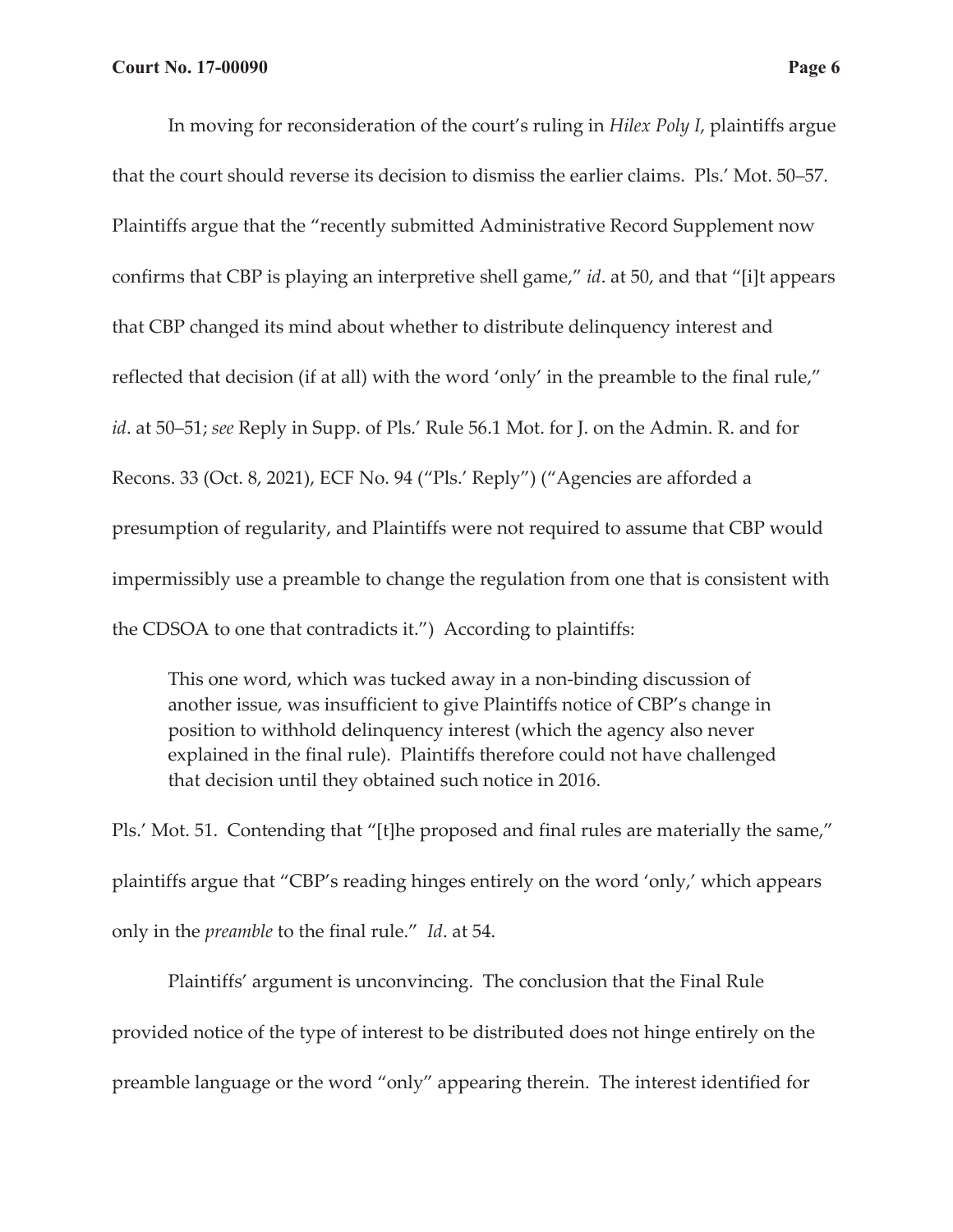distribution to ADPs in section 159.64(e) of the Final Rule is interest "charged on antidumping and countervailing duties at liquidation." 19 C.F.R. § 159.64(e). Delinquency interest accruing under Section 505(d) of the Tariff Act is not charged at liquidation and can begin to accrue only *from* liquidation. *See* 19 U.S.C. § 1505(d). Even though § 159.64(e) does not expressly state that interest *not* charged at liquidation, i.e., delinquency interest, will *not* be added to the Special Accounts, it is unreasonable to interpret the provision to mean that any interest other than interest charged at liquidation will be made available for distribution to ADPs. The preamble, by informing interested parties that only Section 1677g interest will be made available for distribution under the CDSOA, removed any remaining doubt.

Based on the supplemented administrative record, Administrative Record Supplement (Feb. 19, 2021), ECF Nos. 72 (public), 74 (conf.) ("Admin. R. Supp."),2 plaintiffs contend that as of the time the agency published its proposed rule for implementing the CDSOA, on June 26, 2001, Customs had taken the position to consider ways to distribute delinquency interest but "changed course, apparently during the time between the proposed rule and the September 21, 2001 final rule" and decided not to do so. Pls.' Mot. 53–54 (discussing a February 21, 2001 agency document, Admin. R. Supp. 511). "That is the only position of the agency in the Administrative Record that predates the publication of the proposed rule in June 2001."

<sup>2</sup> All citations in this Opinion and Order are to public documents.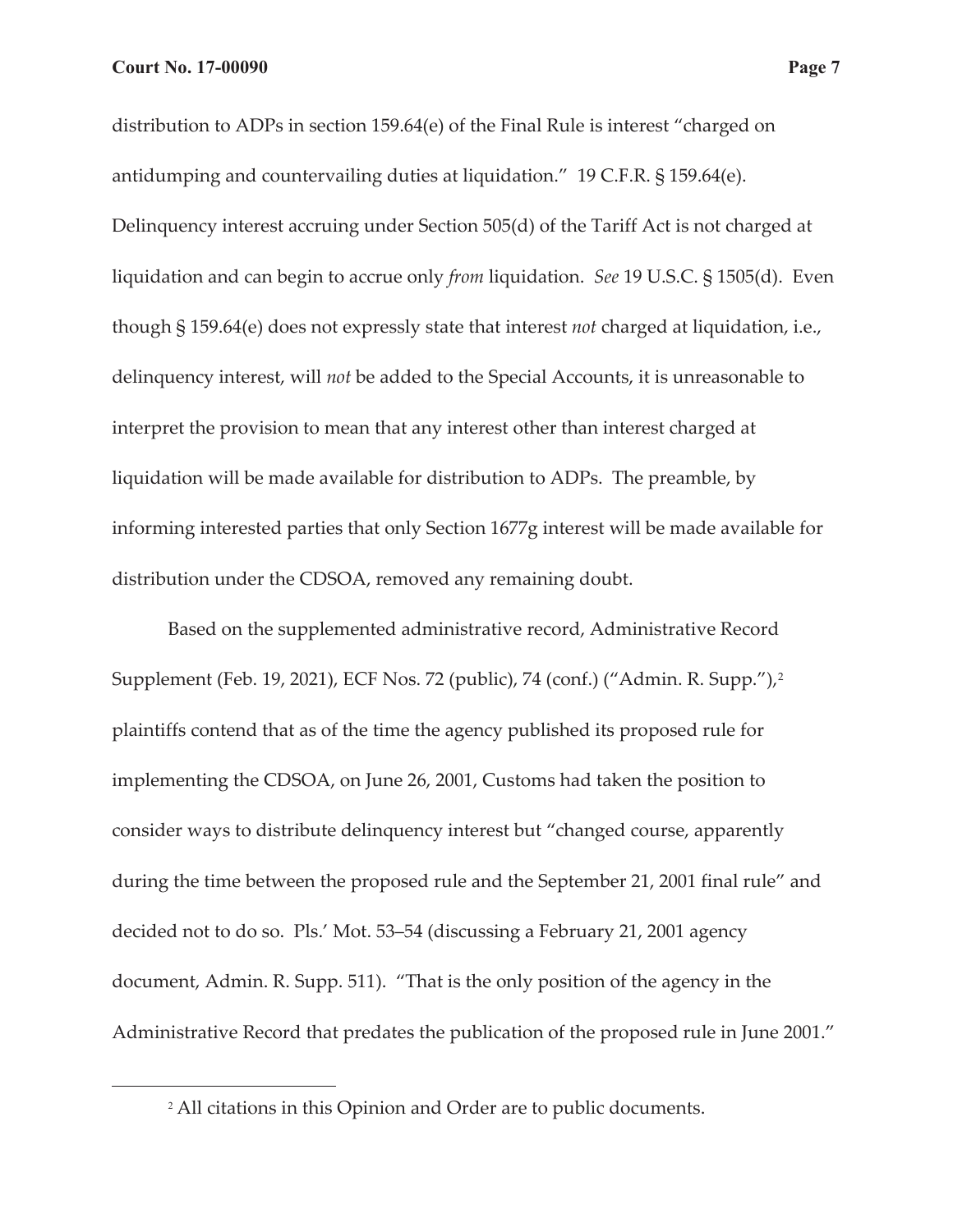*Id.* at 53. Plaintiffs state, further, that "[a] record document dated August 19, 2001 memorializes a decision to change course, noting that the '{d}ecision has been made that accrued interest for late payment of bill,' i.e., delinquency interest, 'will not be made available for disbursement under the Byrd Amendment.'" *Id*. (citing Admin. R. Supp. 579). This argument, too, is unavailing. As plaintiffs themselves acknowledge, the proposed rule, which they describe as "materially the same" as the final rule, also informed interested parties that Customs would deposit and distribute "'statutory interest charged on antidumping and countervailing duties at liquidation.'" *See* Pls.' Mot. 54 (quoting *Distribution of Continued Dumping and Subsidy Offset to Affected Domestic Producers*, 66 Fed. Reg. 33,920, 33,926 (proposed June 26, 2001) (to be codified at 19 C.F.R. § 159.61–159.64 (2002)). Nothing in the proposed rule provided or even suggested to interested parties that Customs would distribute delinquency interest to ADPs. Even if, as plaintiffs argue, Customs contemplated distributing delinquency interest but "changed course" on that issue before issuing the Final Rule, such a sequence of events does not signify that Customs ever disclosed to the public a decision to distribute delinquency interest. To the contrary, the August 19, 2001 record document plaintiffs cite shows that Customs made a decision, approximately a month before publishing the Final Rule, not to do so. Plaintiffs fail to present a plausible argument that the September 21, 2001 Federal Register notice announcing the Final Rule (which included the preamble) was inadequate as public notice of that decision.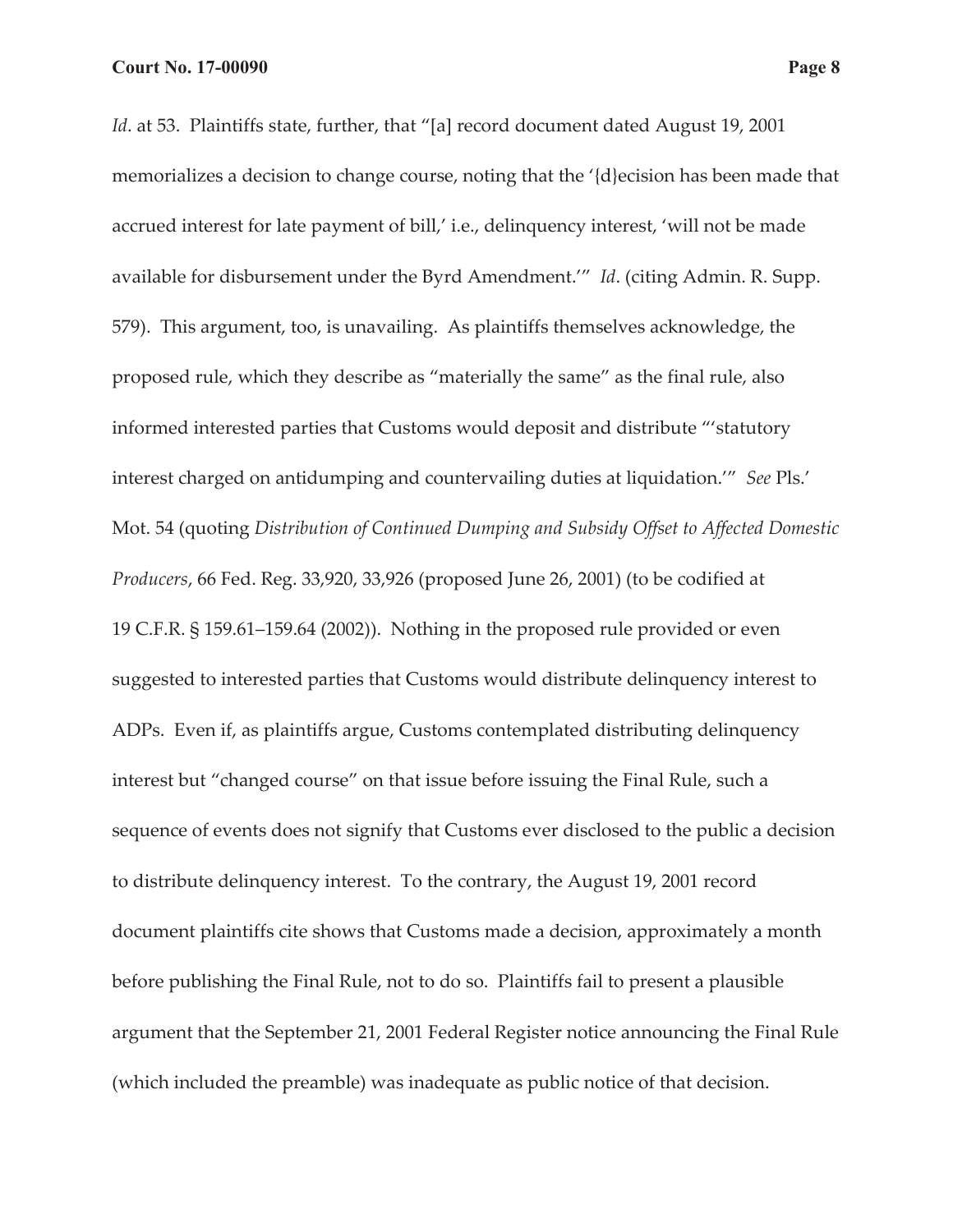Plaintiffs also argue that "CBP's sea change requires more explanation and process than was given here." Pls.' Mot. 55. They reason that "'{t}he question is whether the notice was adequate to afford interested parties a reasonable opportunity to participate in the rulemaking process.'" *Id*. (quoting *MCI Telecomms. Corp. v. FCC*, 57 F.3d 1136, 1142 (D.C. Cir. 1995) (internal quotation marks and citations omitted)). According to plaintiffs, "[i]t is hard to see how the notice was adequate here given the timing in the record of CBP's course change" and "[t]here is no way that the preliminary rule could have prepared interested parties for the CBP's decision to go in the opposite direction than what CBP was intending when it published the proposed rule," which "is underscored by the lack of comments on the issue." *Id.* at 55–56. Again, neither the proposed rule nor the Final Rule informed interested parties that delinquency interest would be distributed. The "notice" issue pertaining to accrual of claims for purposes of the statute of limitations is whether § 159.64(e) of the Final Rule, as clarified by the preamble language, adequately informed prospective plaintiffs that Customs had decided to distribute only interest charged at liquidation, and not delinquency interest, to the ADPs. Plaintiffs confuse that "notice" issue with the issue of whether Customs afforded interested parties adequate notice and opportunity to comment on the question of delinquency interest. While the latter issue may have implications for a claim that the Final Rule was invalidly promulgated (a claim